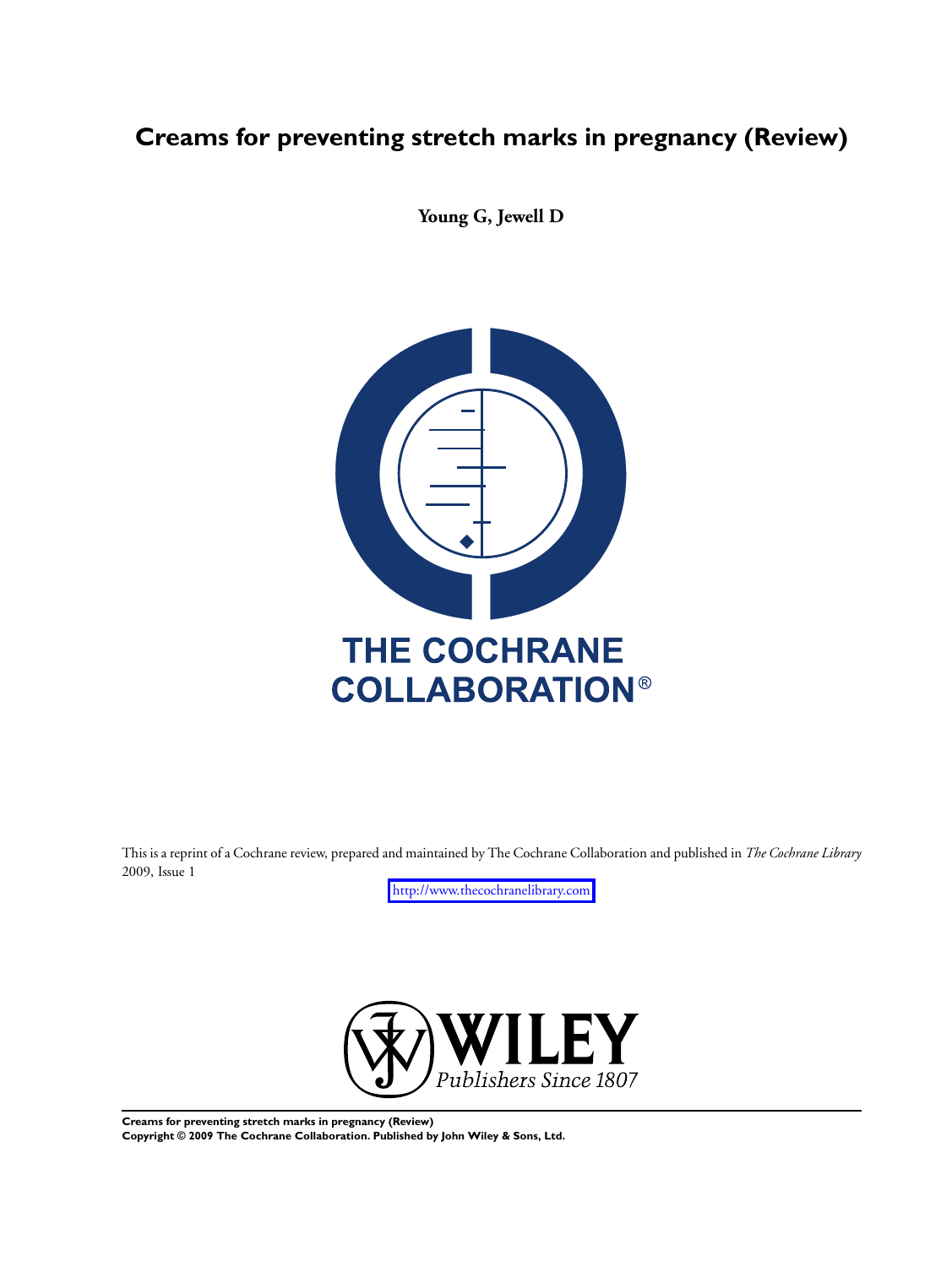### **TABLE OF CONTENTS**

| <b>HEADER</b>                                                                                                                                                                                                                                             |   |
|-----------------------------------------------------------------------------------------------------------------------------------------------------------------------------------------------------------------------------------------------------------|---|
| ABSTRACT                                                                                                                                                                                                                                                  |   |
|                                                                                                                                                                                                                                                           |   |
| <b>BACKGROUND</b><br>the contract of the contract of the contract of the contract of the contract of the contract of the contract of                                                                                                                      |   |
| <b>OBJECTIVES</b>                                                                                                                                                                                                                                         |   |
|                                                                                                                                                                                                                                                           |   |
|                                                                                                                                                                                                                                                           |   |
| <b>DISCUSSION</b>                                                                                                                                                                                                                                         |   |
|                                                                                                                                                                                                                                                           |   |
| ACKNOWLEDGEMENTS<br>the contract of the contract of the contract of the contract of the contract of the contract of the contract of                                                                                                                       |   |
| <b>REFERENCES</b><br><u>. In the second contract of the second contract of the second contract of the second contract of the second contract of the second contract of the second contract of the second contract of the second contract of the secon</u> |   |
|                                                                                                                                                                                                                                                           |   |
|                                                                                                                                                                                                                                                           |   |
| Analysis 1.1. Comparison 1 Trofolastin cream versus placebo to prevent stretch marks, Outcome 1 Development of stretch                                                                                                                                    |   |
| marks.                                                                                                                                                                                                                                                    | 7 |
| Analysis 2.1. Comparison 2 Verum ointment versus no treatment to prevent stretch marks, Outcome 1 Development of                                                                                                                                          |   |
|                                                                                                                                                                                                                                                           | 8 |
|                                                                                                                                                                                                                                                           |   |
| <b>HISTORY</b>                                                                                                                                                                                                                                            |   |
|                                                                                                                                                                                                                                                           |   |
|                                                                                                                                                                                                                                                           |   |
| <b>INDEX TERMS</b><br>والمتعاونة والمتعاونة والمتعاونة والمتعاونة والمتعاونة والمتعاونة والمتعاونة والمتعاونة والمتعاونة والمتعاونة                                                                                                                       |   |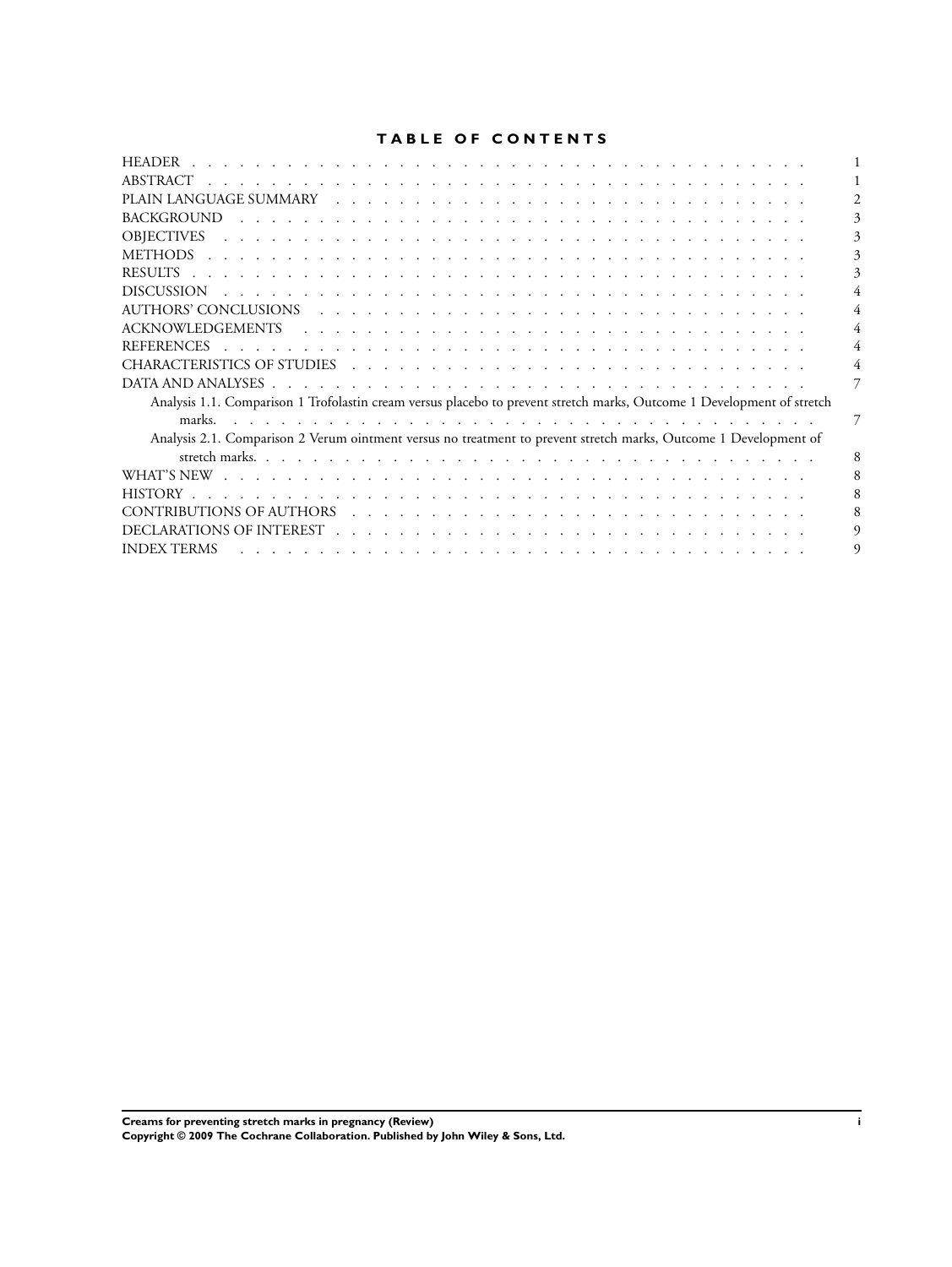### **[Intervention Review]**

# **Creams for preventing stretch marks in pregnancy**

### Gavin Young<sup>1</sup>, David Jewell<sup>2</sup>

<sup>1</sup>Temple Sowerby Medical Practice, Penrith, UK. <sup>2</sup>Division of Primary Health Care, University of Bristol, Bristol, UK

Contact address: Gavin Young, Temple Sowerby Medical Practice, Linden Park, Temple Sowerby, Penrith, Cumbria, CA10 1RW, UK. [gavinlyoung@btinternet.com](mailto:gavinlyoung@btinternet.com). (Editorial group: Cochrane Pregnancy and Childbirth Group.)

*Cochrane Database of Systematic Reviews*, Issue 1, 2009 (Status in this issue: *Edited*) Copyright © 2009 The Cochrane Collaboration. Published by John Wiley & Sons, Ltd. DOI: 10.1002/14651858.CD000066

**This version first published online:** 22 April 1996 in Issue 1, 1996. Re-published online with edits: 21 January 2009 in Issue 1, 2009.

**Last assessed as up-to-date:** 29 April 2004. (Help document - [Dates and Statuses](http://www3.interscience.wiley.com/cgi-bin/mrwhome/106568753/DatesStatuses.pdf) explained)

**This record should be cited as:** Young G, Jewell D. Creams for preventing stretch marks in pregnancy. *Cochrane Database of Systematic Reviews* 1996, Issue 1. Art. No.: CD000066. DOI: 10.1002/14651858.CD000066.

### **A B S T R A C T**

### **Background**

Striae gravidarum (stretch marks developing during pregnancy) occur in over 50% of women. There is no evidence that any treatment removes striae once they have appeared. Some women are upset about the change in the appearance of their skin.

#### **Objectives**

To assess the effects of topical treatments in preventing the development of stretch marks.

#### **Search strategy**

We searched the Cochrane Pregnancy and Childbirth Group trials register (April 2004).

#### **Selection criteria**

Randomised trials comparing active creams with either no treatment or placebo for the treatment of stretch marks in pregnant women.

#### **Data collection and analysis**

Two review authors assessed trial quality and extracted data independently.

#### **Main results**

Two studies, involving 130 women in total, were included.

One study, involving 80 women, indicated that, compared to placebo, massage with a cream (Trofolastin) containing Centella asiatica extract, alpha tocopherol and collagen-elastin hydrolysates was associated with less women developing stretch marks (odds ratio (OR) 0.41, 95% confidence interval (CI) 0.17 to 0.99). A second study of 50 women compared massage using an ointment (Verum) containing tocopherol, panthenol, hyaluronic acid, elastin and menthol with no treatment. Massage with the ointment was associated with less women developing stretch marks (OR 0.26, 95% CI 0.08 to 0.84)

#### **Authors' conclusions**

Trofolastin cream appears to help prevent the development of stretch marks in pregnancy in some women. Verum ointment may be helpful but the trial had no placebo and may show the benefit of massage alone.

**Creams for preventing stretch marks in pregnancy (Review) 1**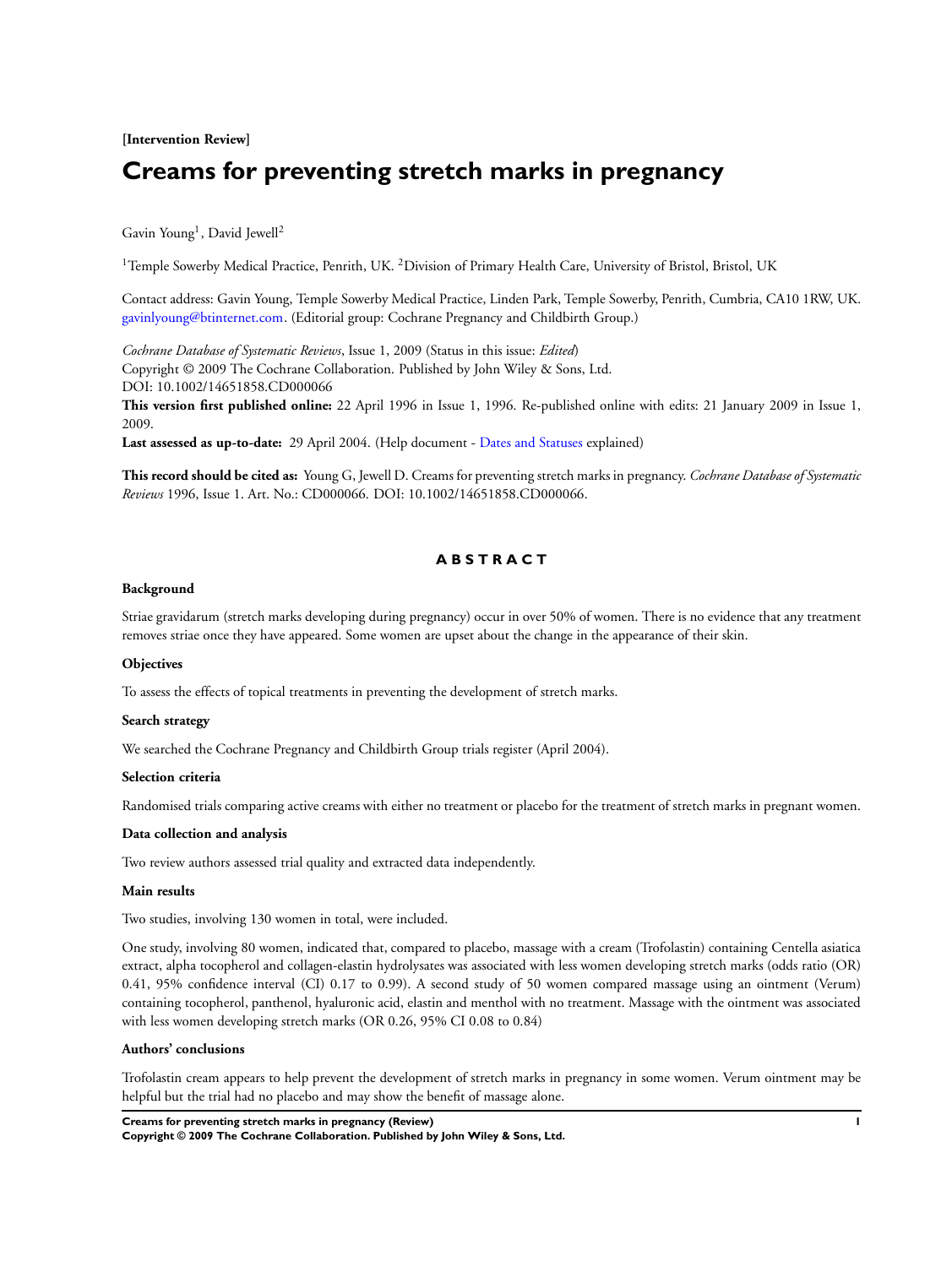### **P L A I N L A N G U A G E S U M M A R Y**

### **Creams for preventing stretch marks in pregnancy**

Stretch marks may be prevented in some women by daily massage but it is unclear if any particular ingredients bring special benefit.

Stretch marks are common by the end of pregnancy, occurring in most women. Though they later shrink and fade somewhat, they do not go away. Therefore, any treatment which prevented them would be welcomed by many women. The two papers reviewed may show that any cream massaged onto the abdomen, thighs and breasts (areas most affected by stretch marks) may help a little. There may be additional benefit from certain ingredients in the cream and the ointment described but it is unknown which constituent(s) is beneficial. Neither preparation is widely available.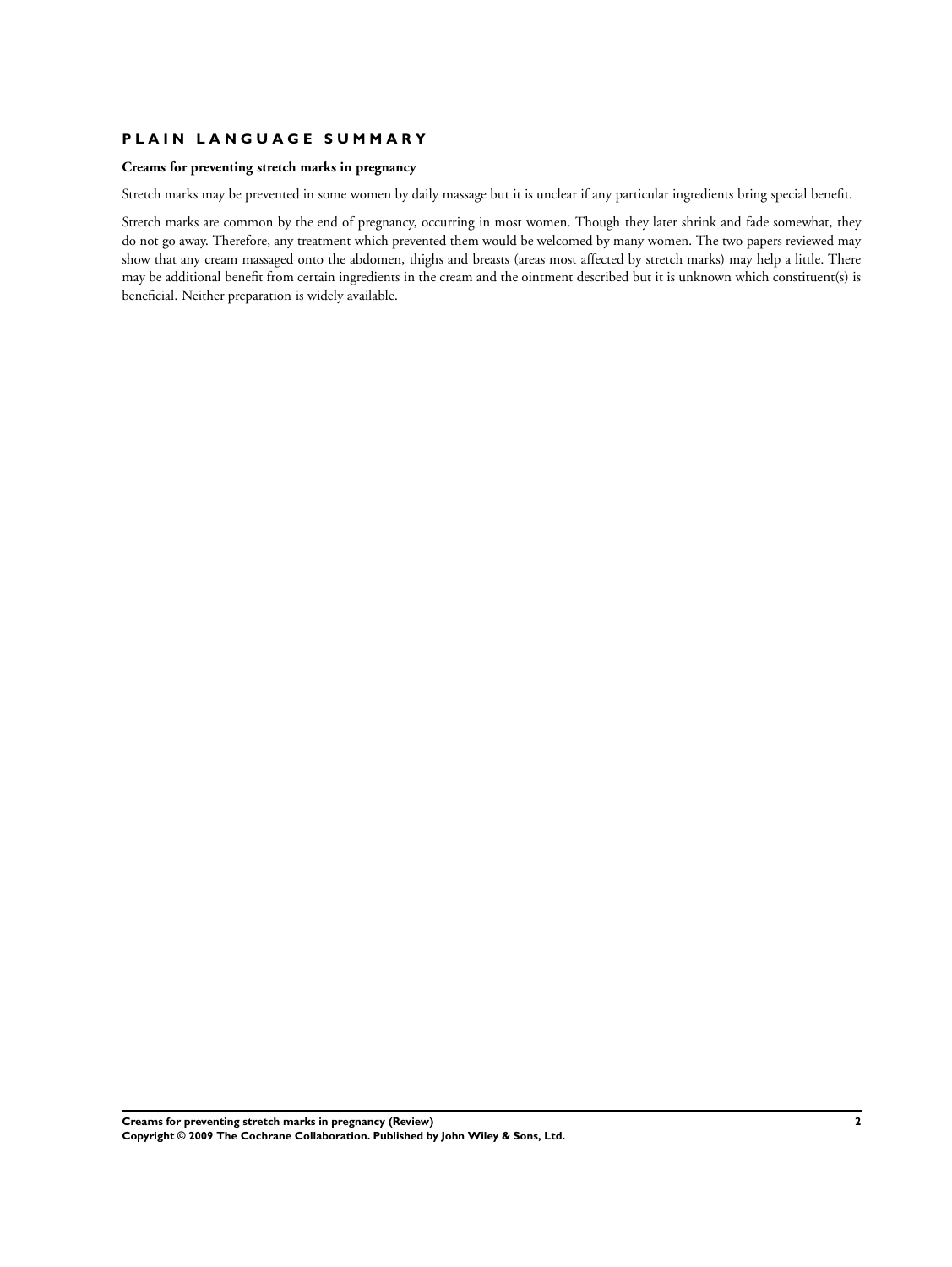### **B A C K G R O U N D**

Many women (between 50% and 80% are reported) develop stretch marks (striae gravidarum) during pregnancy. A number of creams have been claimed to remove these stretch marks once they have developed but there is no reliable evidence to support such claims. Any topical treatment which could prevent the development of striae would be welcomed by many women.

## **O B J E C T I V E S**

To assess the effects of topical treatments applied during pregnancy on the later development of stretch marks.

### **M E T H O D S**

### **Criteria for considering studies for this review**

### **Types of studies**

All randomised trials comparing active creams with placebo or with no treatment.

### **Types of participants**

Pregnant women presenting up to 20 weeks' gestation.

### **Types of interventions**

Active cream (Trofolastin), containing Centella asiatica extract, alpha tocopherol and collagen-elastin hydrolysates applied daily until labour, compared with placebo.

Active ointment (Verum), containing tocopherol, essential fatty acids, panthenol, hyaluronic acid, elastin and menthol, compared with no treatment.

#### **Types of outcome measures**

The presence of stretch marks was as assessed at inclusion into the study and soon after childbirth.

### **Search methods for identification of studies**

#### **Electronic searches**

We searched the Cochrane Pregnancy and Childbirth Group trials register (April 2004).

The Cochrane Pregnancy and Childbirth Group's trials register is maintained by the Trials Search Co-ordinator and contains trials identified from:

- 1. quarterly searches of the Cochrane Central Register of Controlled Trials (CENTRAL);
- 2. monthly searches of MEDLINE;
- 3. handsearches of 30 journals and the proceedings of major conferences;
- 4. weekly current awareness of a further 37 journals.

Details of the search strategies for CENTRAL and MEDLINE, the list of handsearched journals and conference proceedings, and the list of journals reviewed via the current awareness service can be found in the 'Search strategies for identification of studies' section within the editorial information about the Cochrane Pregnancy and Childbirth Group.

Trials identified through the searching activities described above are given a code (or codes) depending on the topic. The codes are linked to review topics. The Trials Search Co-ordinator searches the register for each review using these codes rather than keywords.

### **Data collection and analysis**

We evaluated trials under consideration for methodological quality and appropriateness for inclusion, without consideration of their results. We processed trial data as described in [Clarke 2000.](#page-5-0)

### **R E S U L T S**

### **Description of studies**

See:[Characteristics of included studies;](#page-6-0)[Characteristics of excluded](#page-7-0) [studies.](#page-7-0)

*See* table of 'Characteristics of included studies'.

### **Risk of bias in included studies**

The only placebo controlled trial [\(Mallol 1991\)](#page-5-0) included in this review was randomised but the method is not described. However, serious attempts were made to blind both participants and assessors: the two creams were made to look, feel and smell the same. The study using Verum ointment ([Wierrani 1992](#page-5-0)) was poorly randomised using alternate day allocation and used no placebo ointment for the controls rendering blinding impossible.

### **Effects of interventions**

Two studies, involving 130 women in total, were included. Overall 56% of the placebo group developed stretch marks during pregnancy compared with 34% in the active Trofolastin treatment group. However, in women with stretch marks from a previous pregnancy, there was no evidence of benefit. Interestingly, the greatest benefit was to women who had previously developed stretch marks during puberty. No explanation is offered for this finding. In the second study, 62% of untreated women developed stretch marks compared with 26% in the active Verum group. This difference appears very striking but the trial was poorly randomised and the control group received no massage of any kind. Obese women tended to develop stretch marks even given the ointment.

**Creams for preventing stretch marks in pregnancy (Review) 3**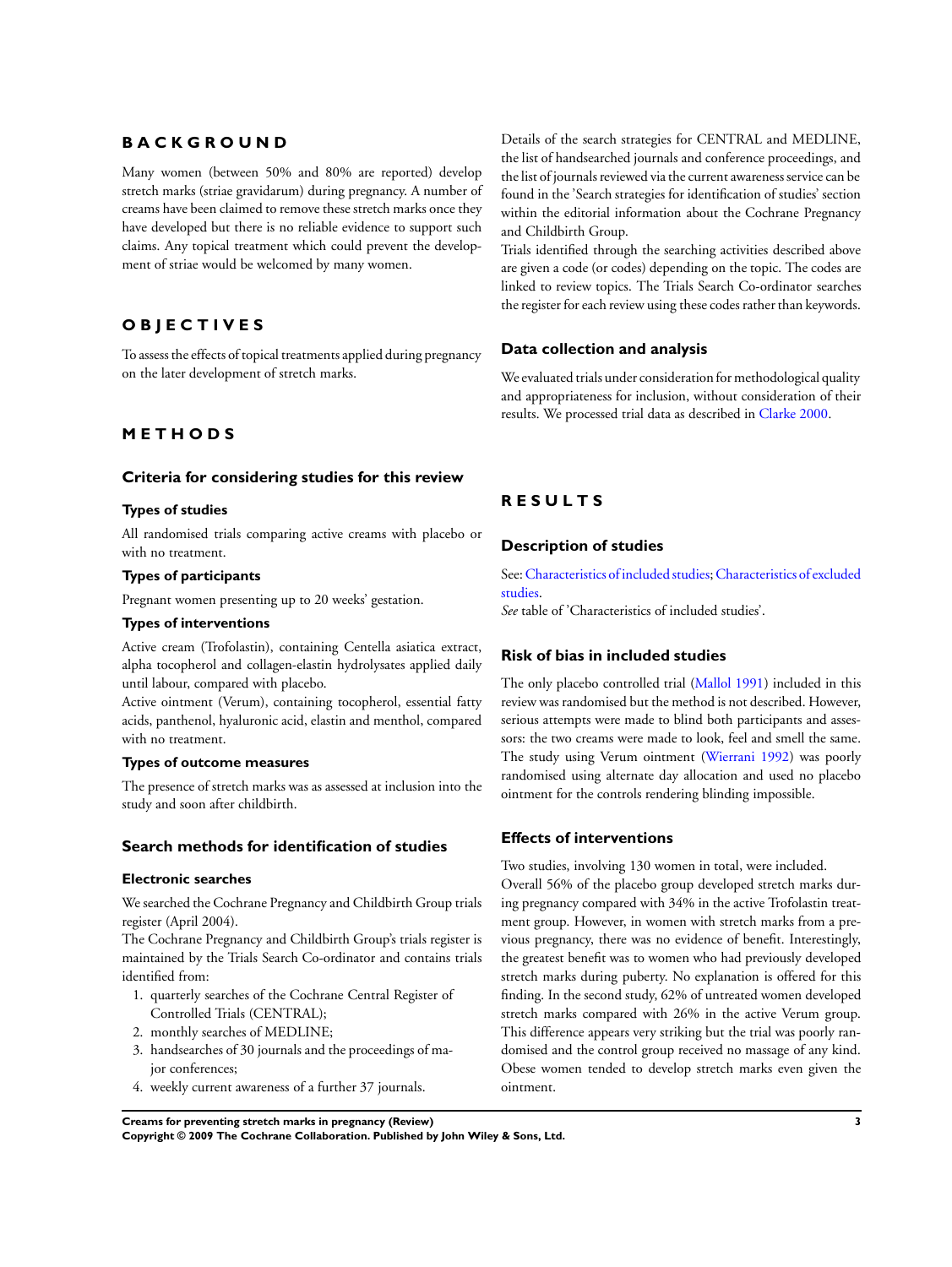#### <span id="page-5-0"></span>**D I S C U S S I O N**

Stretch marks are not an illness but many women are upset by the appearance of such marks during pregnancy. There is no treatment for them once they have developed . The one placebo controlled trial described does indicate that some women and especially those who developed stretch marks in puberty may be able to avoid getting further marks in pregnancy. One trial of ointment versus no treatment showed benefit but it is possible that massage alone might have produced part if not all of this result. In this second study obese women did not seem to benefit from the ointment used.

### **A U T H O R S ' C O N C L U S I O N S**

### **Implications for practice**

The active creams in the studies described are not widely available. It is not clear which, if any, particular ingredient is helpful. No adverse effects are reported. It is possible that women who developed stretch marks in puberty may benefit most, though surprisingly, women who developed stretch marks in a previous pregnancy gained no benefit. Obese women may not be helped by massage. There is a suggestion from the combined results that massage itself with any emollient cream may bring slight benefit.

#### **Implications for research**

Given the high possibility (probably over 50% ) of any woman developing stretch marks by the end of her pregnancy, it is surprising that there are only two published randomised trials of preventive topical treatment and only one of these used a placebo control. Larger studies looking at individual ingredients would be helpful also examining particular groups of women to see if any such groups gain particular benefit. A trial of simple emollient cream versus no treatment might show whether massage on its own is helpful as even this is unclear .

### **A C K N O W L E D G E M E N T S**

**References to studies awaiting assessment**

None.

### **R E F E R E N C E S**

#### **References to studies included in this review**

#### **Mallol 1991** *{published data only}*

Belda MA, Costa D, Noval A, Sola M, Mallol J. Prophylaxis of striae gravidarum with a topical formulation - a double blind study. Proceedings of 22nd International Congress of Confederation of Midwives; 1991 October 7-12; Kobe, Japan. 1991.

Mallol J, Belda MA, Costa D, Noval A, Sola M. Prophylaxis of striae gravidarum with a topical formulation. A double blind trial. *International Journal of Cosmetic Science* 1991;**3**:51–7.

### **Wierrani 1992** *{published data only}*

Wierrani F, Kozak W, Schramm W, Grunberger W. Attempt of preventive treatment of striae gravidarum using preventive massage ointment administration. *Wiener Klinische Wochenschrift* 1992;**104**:42– 4.

### **References to studies excluded from this review**

#### **Martius 1973** *{published data only}*

Martius G. Prevention of striae gravidarum. *Medizinische Welt* 1973; **24**:799–800.

**Puder 1965** *{published data only}*

Puder H. Treatment of striae gravidarum. *Medizinische Welt* 1965; **16**:650–3.

#### **de-Buman 1987** *{published data only}*

de-Buman M, Walther M, de-Weck R. Effectiveness of Alphastria cream in the prevention of pregnancy stretch marks (striae distensae). Results of a double-blind study. *Gynakologische Rundschau* 1987;**27**: 79–84.

#### **Additional references**

#### **Clarke 2000**

Clarke M, Oxman AD, editors. Cochrane Reviewers' Handbook 4.2 [updated February 2003]. In: The Cochrane Library [database on CDROM]. The Cochrane Collaboration. Oxford: Update Software; 2003, Issue 2.

#### **References to other published versions of this review**

#### **Young 1995**

Young GL. A cream to prevent striae gravidarum. [revised 12 May 1993] In: Enkin MW, Keirse MJNC, Renfrew MJ, Neilson JP, Crowther C (eds.) Pregnancy and Childbirth Module. In: The Cochrane Pregnancy and Childbirth Database [database on disk and CDROM] The Cochrane Collaboration; Issue 2, Oxford: Update Software, 1995.

∗ *Indicates the major publication for the study*

**Creams for preventing stretch marks in pregnancy (Review) 4**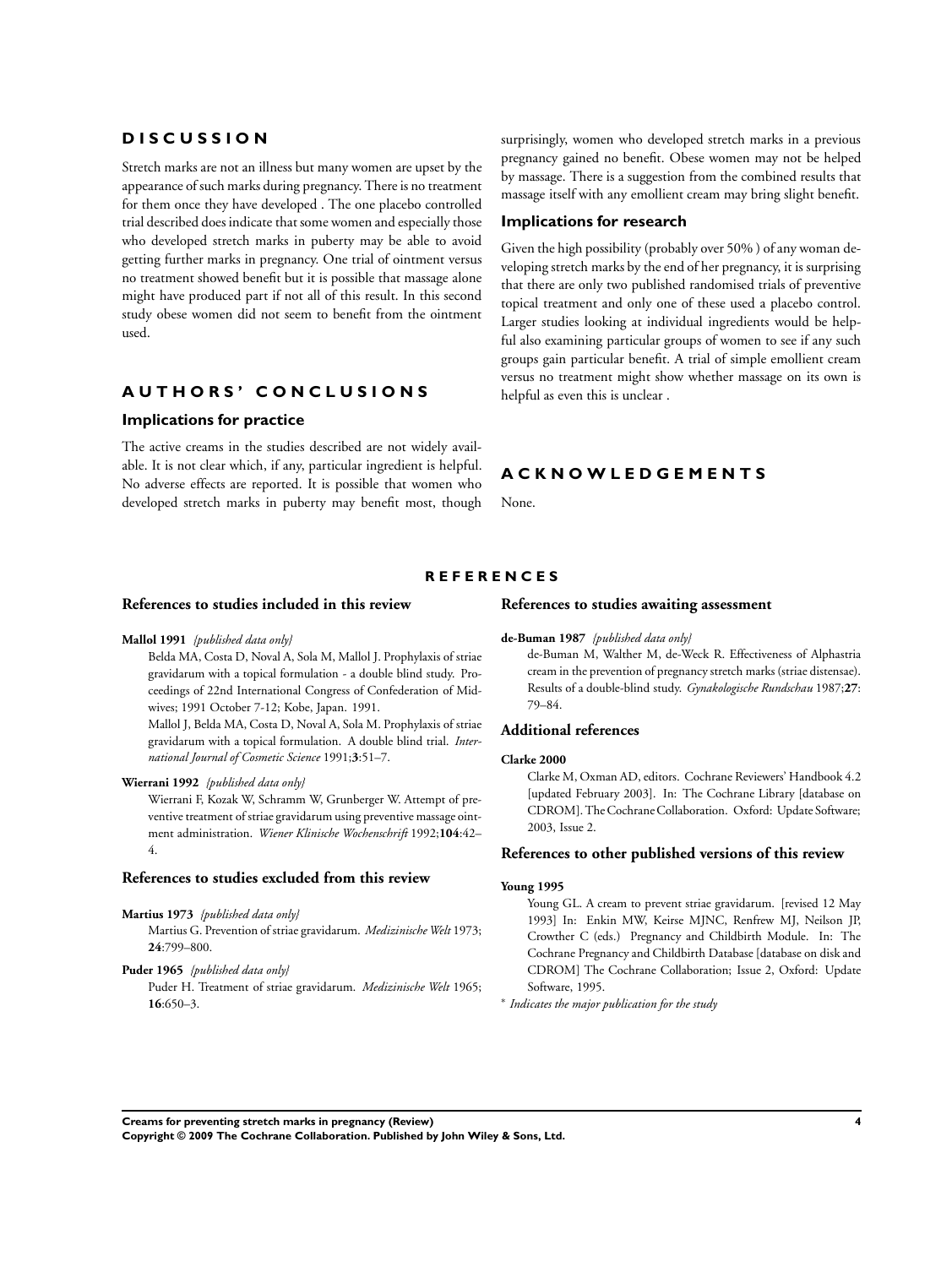## <span id="page-6-0"></span>**CHARACTERISTICS OF STUDIES**

# **Characteristics of included studies** *[ordered by study ID]*

### **Mallol 1991**

| Methods                 | Method of randomisation not defined but placebo cream was identical in colour, odour and texture.<br>Allocation codes were not opened until the study was completed.                                         |                                                                                                                                                                                            |  |  |
|-------------------------|--------------------------------------------------------------------------------------------------------------------------------------------------------------------------------------------------------------|--------------------------------------------------------------------------------------------------------------------------------------------------------------------------------------------|--|--|
| Participants            |                                                                                                                                                                                                              | 80 women first attending for antenatal consultation in Barcelona before 13 weeks.                                                                                                          |  |  |
| Interventions           |                                                                                                                                                                                                              | Active cream (Trofolastin) (41) containing Centella asiatica extract and tocopherol and collagen - elastin<br>hydrolysates vs placebo (39) applied daily from 12 weeks to onset of labour. |  |  |
| Outcomes                | Development of stretch marks.                                                                                                                                                                                |                                                                                                                                                                                            |  |  |
| Notes                   |                                                                                                                                                                                                              |                                                                                                                                                                                            |  |  |
| <b>Risk of bias</b>     |                                                                                                                                                                                                              |                                                                                                                                                                                            |  |  |
| Item                    | Authors' judgement Description                                                                                                                                                                               |                                                                                                                                                                                            |  |  |
| Allocation concealment? | Yes                                                                                                                                                                                                          | A - Adequate                                                                                                                                                                               |  |  |
| Wierrani 1992           |                                                                                                                                                                                                              |                                                                                                                                                                                            |  |  |
| Methods                 | Randomisation was by date. Women enrolled on even dates were given no treatment; those enrolled on<br>odd dates were given ointment to massage onto their abdomens, thighs and breasts (frequency unstated). |                                                                                                                                                                                            |  |  |
| Participants            | 50 women aged 18-35 years attending an antenatal clinic in Vienna at 20 weeks' gestation.                                                                                                                    |                                                                                                                                                                                            |  |  |
| Interventions           | The ointment contained: Vitamin E, essential fatty acids, panthenol, hyaluronic acid, elastin and menthol.<br>This was given to 24 women. 26 women were given no treatment.                                  |                                                                                                                                                                                            |  |  |
| Outcomes                | Development of stretch marks.                                                                                                                                                                                |                                                                                                                                                                                            |  |  |
| <b>Notes</b>            |                                                                                                                                                                                                              |                                                                                                                                                                                            |  |  |
| <b>Risk of bias</b>     |                                                                                                                                                                                                              |                                                                                                                                                                                            |  |  |
| Item                    | Authors' judgement                                                                                                                                                                                           | Description                                                                                                                                                                                |  |  |
| Allocation concealment? | No                                                                                                                                                                                                           | C - Inadequate                                                                                                                                                                             |  |  |

vs: versus

**Creams for preventing stretch marks in pregnancy (Review) 5**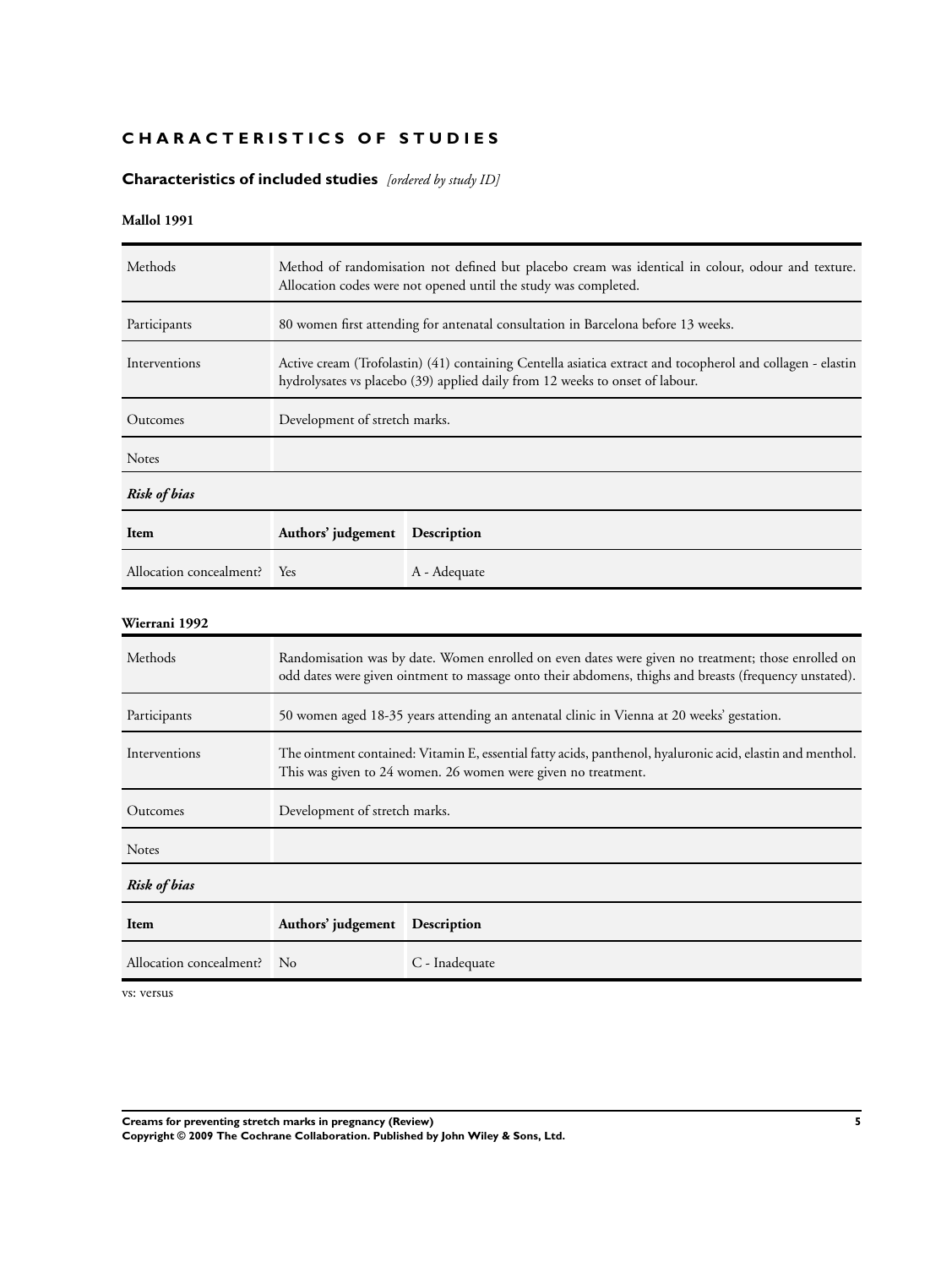# <span id="page-7-0"></span>**Characteristics of excluded studies** *[ordered by study ID]*

|            | Martius 1973 Not stated whether this study was randomised. Both review authors believe it was not and attempts to contact the<br>author have failed. |
|------------|------------------------------------------------------------------------------------------------------------------------------------------------------|
| Puder 1965 | Not randomised.                                                                                                                                      |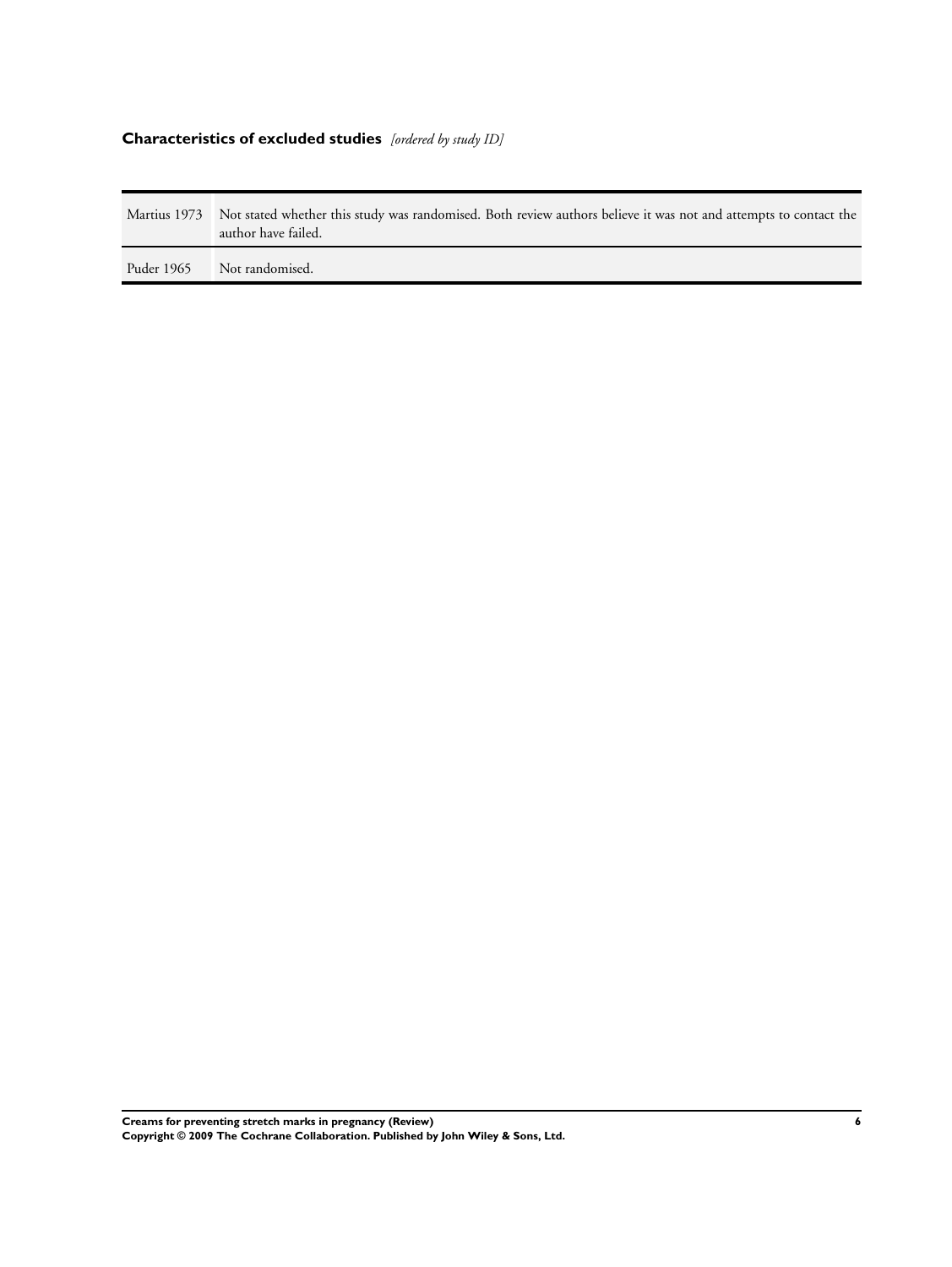### **D A T A A N D A N A L Y S E S**

### **Comparison 1. Trofolastin cream versus placebo to prevent stretch marks**

| Outcome or subgroup title      | No. of | No. of<br>studies participants | <b>Statistical method</b>             | <b>Effect</b> size  |
|--------------------------------|--------|--------------------------------|---------------------------------------|---------------------|
| 1 Development of stretch marks |        | 80                             | Peto Odds Ratio (Peto, Fixed, 95% CI) | $0.41$ [0.17, 0.99] |

### **Comparison 2. Verum ointment versus no treatment to prevent stretch marks**

| Outcome or subgroup title      | No. of | No. of<br>studies participants | <b>Statistical method</b>       | <b>Effect size</b>  |
|--------------------------------|--------|--------------------------------|---------------------------------|---------------------|
| 1 Development of stretch marks |        | 50                             | Odds Ratio (M-H, Fixed, 95% CI) | $0.26$ [0.08, 0.84] |

### **Analysis 1.1. Comparison 1 Trofolastin cream versus placebo to prevent stretch marks, Outcome 1 Development of stretch marks.**

| Review: Creams for preventing stretch marks in pregnancy                                                                                                |                                |                |                                           |         |                                        |
|---------------------------------------------------------------------------------------------------------------------------------------------------------|--------------------------------|----------------|-------------------------------------------|---------|----------------------------------------|
| Comparison:   Trofolastin cream versus placebo to prevent stretch marks                                                                                 |                                |                |                                           |         |                                        |
| Outcome:                                                                                                                                                | I Development of stretch marks |                |                                           |         |                                        |
| Study or subgroup                                                                                                                                       | Treatment<br>n/N               | Control<br>n/N | Peto Odds Ratio<br>Peto, Fixed, 95% CI    | Weight  | Peto Odds Ratio<br>Peto, Fixed, 95% CI |
| Mallol 1991                                                                                                                                             | 4/4                            | 22/39          |                                           | 100.0 % | $0.41$ $[0.17, 0.99]$                  |
| <b>Total (95% CI)</b><br>Total events: 14 (Treatment), 22 (Control)<br>Heterogeneity: not applicable<br>Test for overall effect: $Z = 1.99$ (P = 0.047) | 41                             | 39             |                                           | 100.0%  | $0.41$ [ $0.17, 0.99$ ]                |
|                                                                                                                                                         |                                |                | $0.1$ $0.2$ $0.5$ $1.0$ $2.0$<br>5.0 10.0 |         |                                        |

**Creams for preventing stretch marks in pregnancy (Review) 7**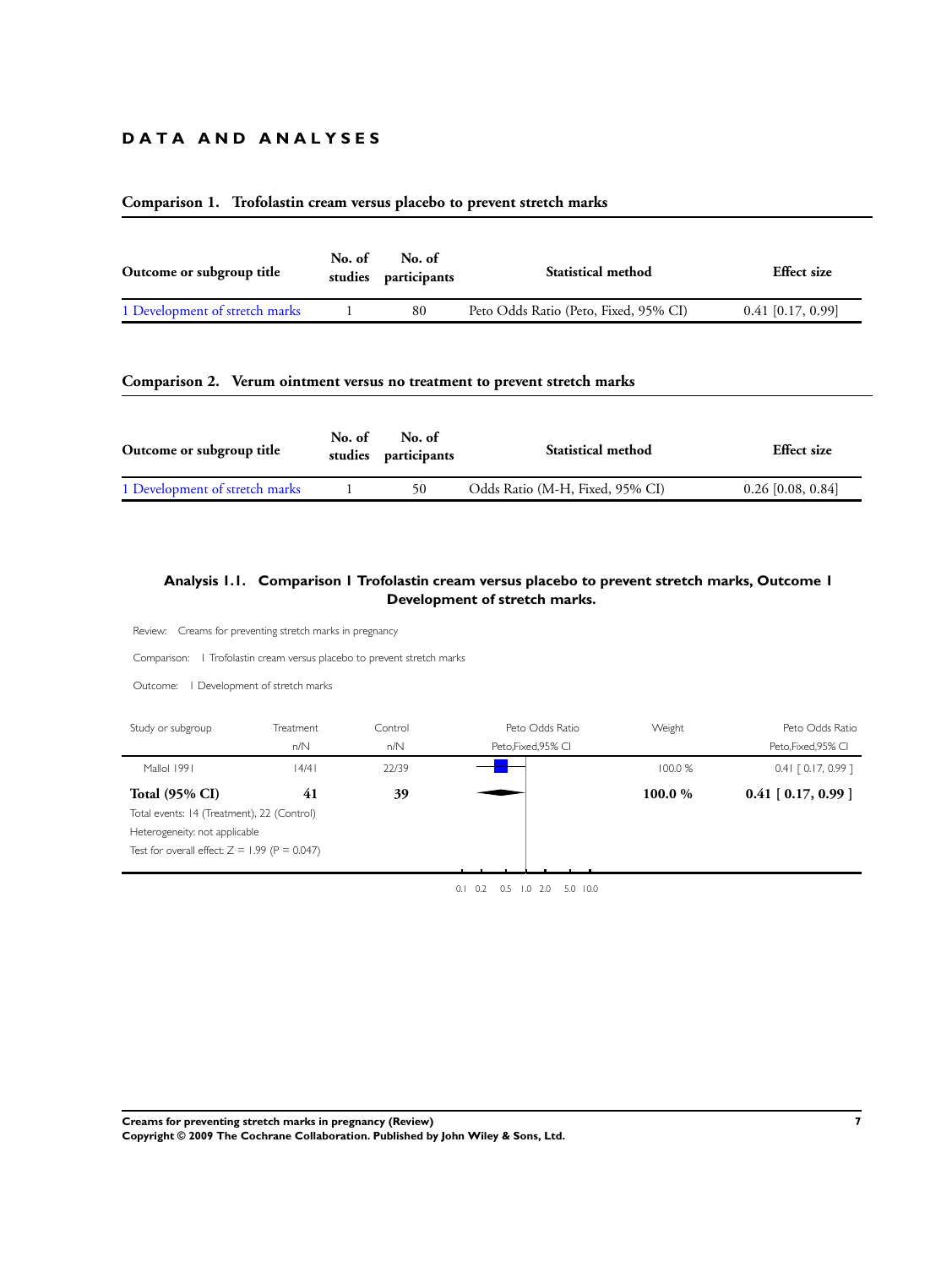### <span id="page-9-0"></span>**Analysis 2.1. Comparison 2 Verum ointment versus no treatment to prevent stretch marks, Outcome 1 Development of stretch marks.**

Review: Creams for preventing stretch marks in pregnancy

Comparison: 2 Verum ointment versus no treatment to prevent stretch marks

Outcome: 1 Development of stretch marks

| Study or subgroup                               | Treatment | No treatment |                   |     | Odds Ratio               |       | Weight  | Odds Ratio                 |
|-------------------------------------------------|-----------|--------------|-------------------|-----|--------------------------|-------|---------|----------------------------|
|                                                 | n/N       | n/N          |                   |     | M-H, Fixed, 95% CI       |       |         | M-H, Fixed, 95% CI         |
| Wierrani 1992                                   | 7/24      | 16/26        |                   |     |                          |       | 100.0%  | $0.26$ $[0.08, 0.84]$      |
| <b>Total (95% CI)</b>                           | 24        | 26           |                   |     |                          |       | 100.0 % | $0.26$ [ $0.08$ , $0.84$ ] |
| Total events: 7 (Treatment), 16 (No treatment)  |           |              |                   |     |                          |       |         |                            |
| Heterogeneity: not applicable                   |           |              |                   |     |                          |       |         |                            |
| Test for overall effect: $Z = 2.25$ (P = 0.025) |           |              |                   |     |                          |       |         |                            |
|                                                 |           |              |                   |     |                          |       |         |                            |
|                                                 |           |              | 0.01              | 0.1 | $\overline{1.0}$<br>10.0 | 100.0 |         |                            |
|                                                 |           |              | Favours treatment |     | Favours control          |       |         |                            |

### **W H A T ' S N E W**

Last assessed as up-to-date: 29 April 2004.

1 September 2008 Amended Converted to new review format.

### **H I S T O R Y**

Protocol first published: Issue 2, 1996

Review first published: Issue 2, 1996

|  | 30 April 2004 New search has been performed Search updated. A second study (Wierrani 1992) has been reviewed. This com- |
|--|-------------------------------------------------------------------------------------------------------------------------|
|  | pares massage using an ointment containing several possibly active ingredients                                          |
|  | with no treatment.                                                                                                      |

**Creams for preventing stretch marks in pregnancy (Review) 8**